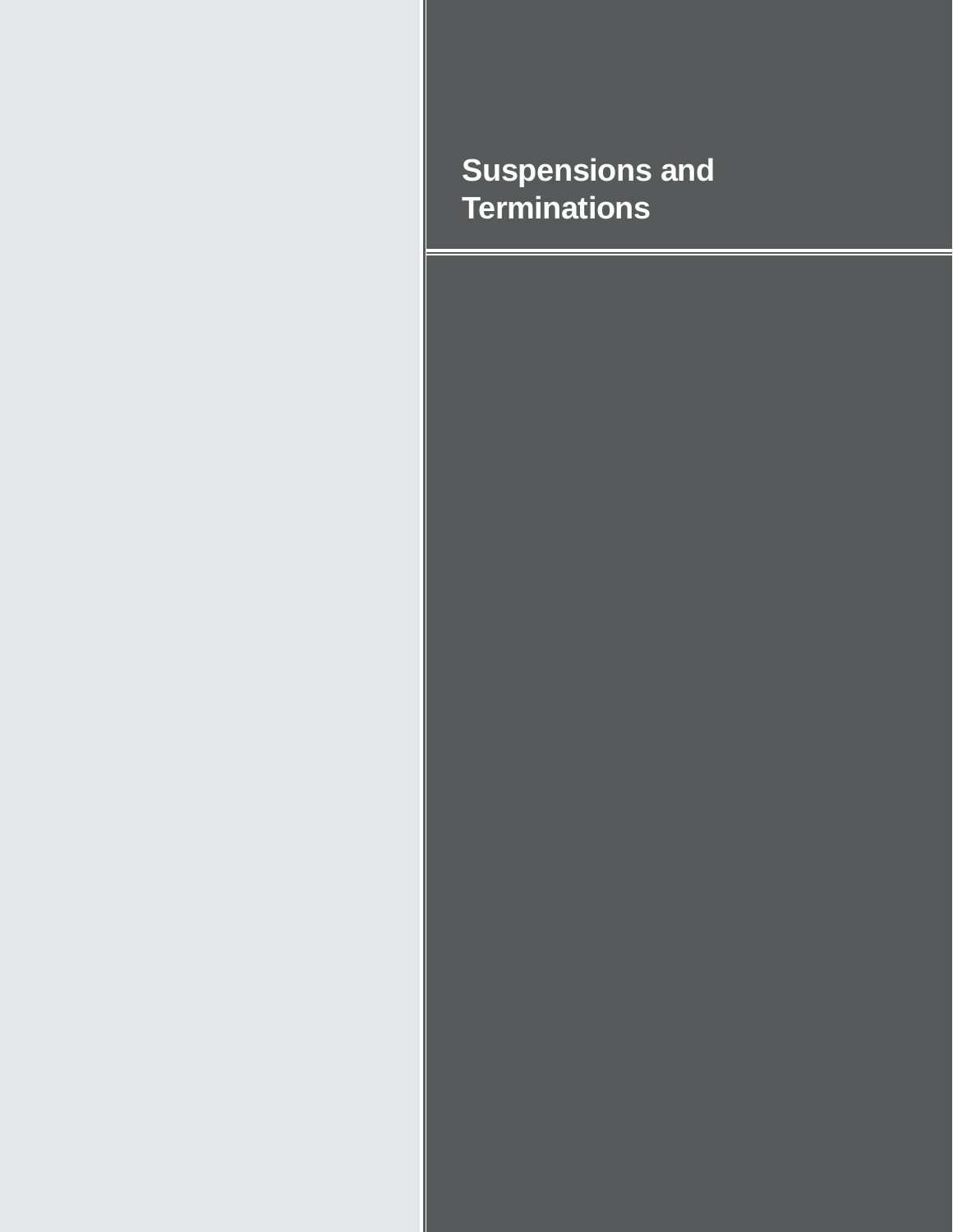## **Table 75. Suspensions, by age of recipient and reason for suspension, 2000–2008**

|          |              |         | $\ln$    | Where-  |           | Presump-    | No repre-        |             | Failed to | Outside       |                          |             |        |
|----------|--------------|---------|----------|---------|-----------|-------------|------------------|-------------|-----------|---------------|--------------------------|-------------|--------|
|          |              | Excess  | Medicaid | abouts  | Excess    | tive dis-   | sentative        | In public   | fumish    | United        | In                       | No longer   |        |
| Year     | Total        | inc ome | facility | unknown | resources | ability     | payee            | institution | report    | <b>States</b> | transition               | disabled    | Other  |
| All ages |              |         |          |         |           |             |                  |             |           |               |                          |             |        |
| 2000     | 1,016,800    | 562,200 | 49,400   | 94,000  | 39,000    | 2,000       | 37,200           | 59,100      | 50,200    | 22,700        | $\overline{\phantom{a}}$ | 90,600      | 10,400 |
| 2001     | 1,045,300    | 575,900 | 50,000   | 106,600 | 48,400    | 2,700       | 37,100           | 64,300      | 51,900    | 19,600        | 7,400                    | 67,500      | 13,900 |
| 2002     | 1,092,500    | 596,400 | 50,000   | 105,200 | 46,800    | 2,800       | 33,200           | 64,900      | 53,600    | 21,600        | 6,600                    | 90,600      | 20,800 |
| 2003     | 1,063,400    | 579,700 | 45, 100  | 119,900 | 47,000    | 2,500       | 32,700           | 64,700      | 45,600    | 22,100        | 7,500                    | 74,800      | 21,800 |
| 2004     | 1,107,500    | 614,700 | 44,300   | 122,600 | 45,700    | 2,000       | 34,600           | 69,200      | 47,700    | 26,100        | 6,500                    | 70,200      | 23,900 |
| 2005     | 1,089,540    | 608,410 | 44,400   | 130,030 | 39,320    | 2,450       | 35,610           | 75,560      | 31,700    | 24,710        | 8,380                    | 65,900      | 23,070 |
| 2006     | 1,045,373    | 593,810 | 42,763   | 133,626 | 38,075    | 3,205       | 31,620           | 79,127      | 17,464    | 23,909        | 9,474                    | 45,023      | 27,277 |
| 2007     | 1,072,024    | 598,017 | 42,070   | 136,807 | 38,306    | 2,954       | 30,612           | 80,447      | 28,743    | 27,269        | 7,404                    | 50,799      | 28,596 |
| 2008     | 1,141,610    | 656,162 | 42,327   | 147,378 | 39,213    | 3,150       | 30,143           | 84,293      | 29,080    | 25,023        | 6,522                    | 47,546      | 30,773 |
|          | Under age 18 |         |          |         |           |             |                  |             |           |               |                          |             |        |
| 2000     | 217,700      | 112,700 | 1,000    | 18,300  | 6,600     | 400         | 15,800           | 3,300       | 19,400    | 700           | $\overline{\phantom{a}}$ | 38,200      | 1,300  |
| 2001     | 198,100      | 107,400 | 900      | 17,500  | 9,100     | 700         | 14,800           | 3,300       | 17,800    | 400           | 500                      | 24,700      | 1,000  |
| 2002     | 228,100      | 116,100 | 900      | 22,000  | 9,800     | 700         | 13,300           | 4,500       | 22,200    | 600           | $\mathbf 0$              | 36,900      | 1,100  |
| 2003     | 214,300      | 115,500 | 800      | 23,900  | 9,300     | 500         | 13,700           | 4,300       | 19,600    | 300           | 500                      | 24,900      | 1,000  |
| 2004     | 220,100      | 110,900 | 1,100    | 30,400  | 9,000     | 700         | 13,000           | 3,800       | 20,000    | 1,000         | 200                      | 28,400      | 1,600  |
| 2005     | 200,550      | 108,750 | 800      | 27,650  | 8,150     | 460         | 12,870           | 3,740       | 12,930    | 740           | 280                      | 23,020      | 1,160  |
| 2006     | 177,273      | 101,982 | 948      | 27,420  | 7,854     | 802         | 11,920           | 4,336       | 6,307     | 867           | 388                      | 12,118      | 1,331  |
| 2007     | 173,290      | 96,966  | 1,034    | 31,898  | 9,087     | 617         | 11,414           | 4,629       | 8,110     | 868           | 345                      | 6,696       | 1,626  |
| 2008     | 198,198      | 110,379 | 996      | 38,780  | 9,706     | 679         | 11,247           | 4,482       | 13, 177   | 877           | 342                      | 5,908       | 1,625  |
|          |              |         |          |         |           |             | Aged 18-64       |             |           |               |                          |             |        |
| 2000     | 635,000      | 385,100 | 12,600   | 53,700  | 19,600    | 1,500       | 19,400           | 54,500      | 24,400    | 4,200         | $\sim$                   | 52,400      | 7,600  |
| 2001     | 678,300      | 403,000 | 14,700   | 64,300  | 24,200    | 2,000       | 20,600           | 60,100      | 26,300    | 4,200         | 4,900                    | 42,800      | 11,200 |
| 2002     | 704,900      | 421,800 | 14,200   | 59,900  | 22,900    | 2,100       | 18,800           | 59,100      | 25,500    | 4,200         | 4,100                    | 53,700      | 18,600 |
| 2003     | 685,500      | 403,900 | 12,800   | 69,100  | 23,000    | 2,000       | 17,000           | 59,400      | 19,500    | 4,800         | 5,100                    | 49,800      | 19,100 |
| 2004     | 717,000      | 433,400 | 14,000   | 66,900  | 22,800    | 1,300       | 20,300           | 64,700      | 20,700    | 5,900         | 4,600                    | 41,800      | 20,600 |
| 2005     | 733,580      | 437,240 | 15,980   | 75,350  | 21,260    | 1,980       | 20,600           | 70,410      | 14,770    | 6,310         | 6,420                    | 42,870      | 20,390 |
| 2006     | 722,577      | 435,160 | 15,047   | 79,018  | 20,671    | 2,383       | 18,030           | 73,258      | 8,811     | 5,854         | 7,122                    | 32,896      | 24,327 |
| 2007     | 754,406      | 444,723 | 15,496   | 80,735  | 20,751    | 2,315       | 17,659           | 74,123      | 17,604    | 6,209         | 5,105                    | 44,088      | 25,598 |
| 2008     | 796,262      | 485,145 | 15,700   | 83,657  | 20,897    | 2,443       | 17,306           | 78,035      | 13,608    | 5,765         | 4,419                    | 41,622      | 27,665 |
|          |              |         |          |         |           |             | Aged 65 or older |             |           |               |                          |             |        |
| 2000     | 164,100      | 64,400  | 35,800   | 22,000  | 12,800    | 100         | 2,000            | 1,300       | 6,400     | 17,800        | $\mathbb{R}^2$           | $\pmb{0}$   | 1,500  |
| 2001     | 168,900      | 65,500  | 34,400   | 24,800  | 15, 100   | 0           | 1,700            | 900         | 7,800     | 15,000        | 2,000                    | 0           | 1,700  |
| 2002     | 159,500      | 58,500  | 34,900   | 23,300  | 14,100    | $\pmb{0}$   | 1,100            | 1,300       | 5,900     | 16,800        | 2,500                    | 0           | 1,100  |
| 2003     | 163,600      | 60,300  | 31,500   | 26,900  | 14,700    | 0           | 2,000            | 1,000       | 6,500     | 17,000        | 1,900                    | 100         | 1,700  |
| 2004     | 170,400      | 70,400  | 29,200   | 25,300  | 13,900    | $\mathbf 0$ | 1,300            | 700         | 7,000     | 19,200        | 1,700                    | $\mathbf 0$ | 1,700  |
| 2005     | 155,410      | 62,420  | 27,620   | 27,030  | 9,910     | 10          | 2,140            | 1,410       | 4,000     | 17,660        | 1,680                    | 10          | 1,520  |
| 2006     | 145,523      | 56,668  | 26,768   | 26,188  | 9,550     | 20          | 1,670            | 1,533       | 2,346     | 17,188        | 1,964                    | 9           | 1,619  |
| 2007     | 144,328      | 56,328  | 25,540   | 24,174  | 8,468     | 22          | 1,539            | 1,695       | 3,029     | 20,192        | 1,954                    | 15          | 1,372  |
| 2008     | 147,150      | 60,638  | 25,631   | 24,941  | 8,610     | 28          | 1,590            | 1,776       | 2,295     | 18,381        | 1,761                    | 16          | 1,483  |

SOUR CE: Social Security Administration, Supplemental Security Record (Characteristic Extract R ecord format). D ata through 2004 are based on a 1 percent sample, data for 2005 are based on a 10 percent sample, and data for 2006–2008 are 100 percent data.

NOTES: Includes multiple suspensions per person.

 $-$  = not available.

CONTACT: Alfreda Brooks (410) 965-9849 or ssi.asr@ssa.gov.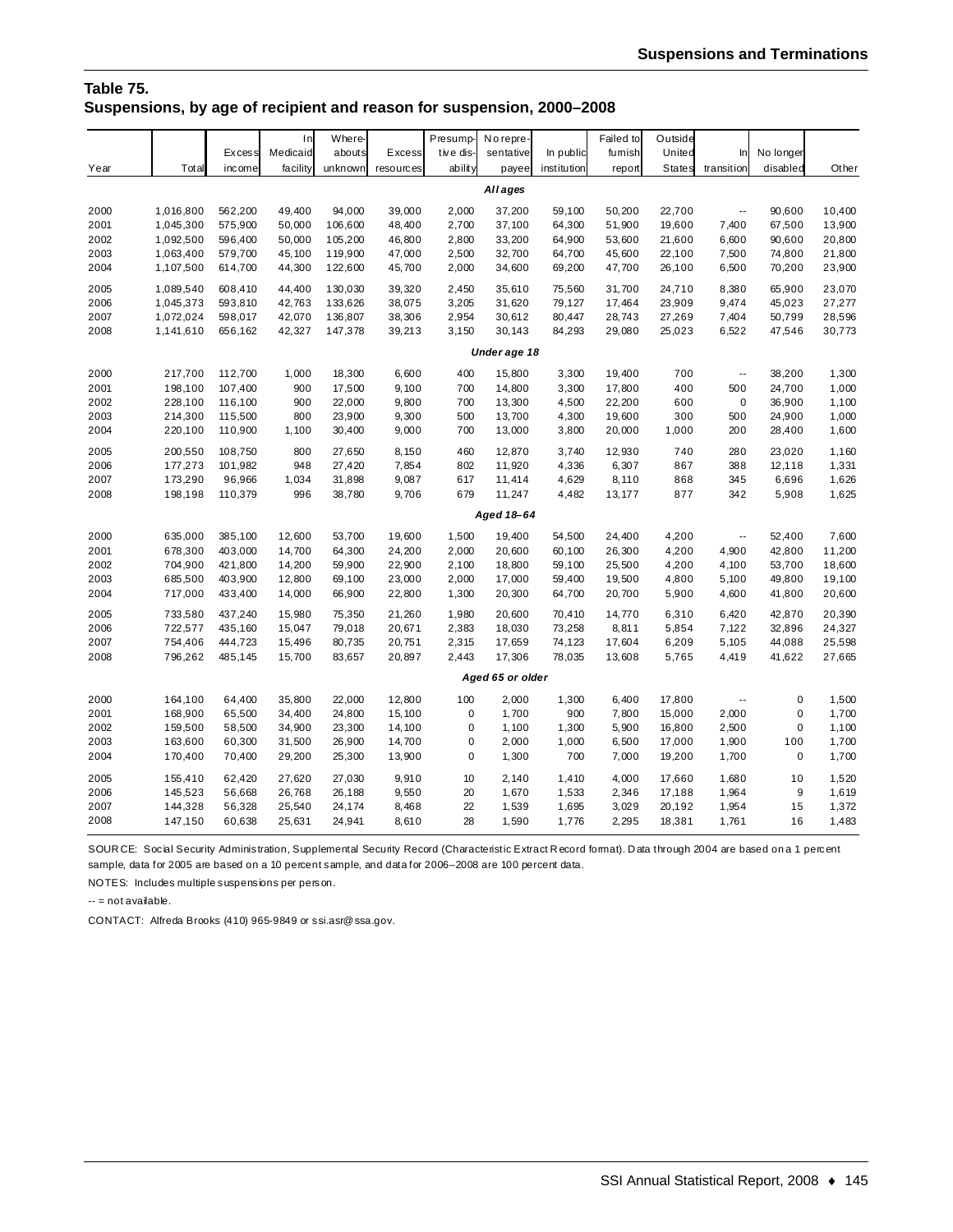## **Table 76. Recipients suspended, by age and reason for suspension, 2000–2008**

|          |              |         | $\ln$    | Where-  |           | Presump-    | No repre-        |             | Failed to | Outside       |                          |                |        |
|----------|--------------|---------|----------|---------|-----------|-------------|------------------|-------------|-----------|---------------|--------------------------|----------------|--------|
|          |              | Excess  | Medicaid | abouts  | Excess    | tive dis-   | sentative        | In public   | fumish    | United        | In                       | No longer      |        |
| Year     | Total        | inc ome | facility | unknown | resources | ability     | payee            | institution | report    | <b>States</b> | transition               | disabled       | Other  |
| All ages |              |         |          |         |           |             |                  |             |           |               |                          |                |        |
|          |              |         |          |         |           |             |                  |             |           |               |                          |                |        |
| 2000     | 906,500      | 472,900 | 46,900   | 87,000  | 38,000    | 2,000       | 35,000           | 56,100      | 47,300    | 22,000        | $\overline{\phantom{a}}$ | 89,500         | 9,800  |
| 2001     | 929,800      | 485,500 | 47,500   | 97,000  | 47,500    | 2,500       | 33,900           | 59,600      | 49,500    | 19,100        | 7,300                    | 66,900         | 13,500 |
| 2002     | 972,800      | 509,100 | 48,100   | 96,000  | 45,500    | 2,600       | 27,700           | 59,000      | 47,500    | 20,800        | 6,300                    | 90,100         | 20,100 |
| 2003     | 954,400      | 499,600 | 43,500   | 110,500 | 45,800    | 2,300       | 30,500           | 59,800      | 41,200    | 21,400        | 7,500                    | 72,200         | 20,100 |
| 2004     | 997,300      | 533,200 | 43,100   | 113,900 | 44,600    | 1,900       | 30,600           | 64,200      | 43,800    | 25,000        | 6,500                    | 68,200         | 22,300 |
| 2005     | 977,680      | 526,050 | 42,430   | 119,630 | 38,040    | 2,350       | 32,650           | 69,870      | 29,430    | 23,930        | 8,200                    | 63,790         | 21,310 |
| 2006     | 942,421      | 517,552 | 70,996   | 124,100 | 37,020    | 3,040       | 28,843           | 73,109      | 16,411    | 23,243        | 9,279                    | 43,563         | 25,265 |
| 2007     | 967,355      | 522,508 | 40,371   | 126,106 | 37, 168   | 2,803       | 27,914           | 74,035      | 26,682    | 26,587        | 7,181                    | 49,682         | 26,318 |
| 2008     | 1,028,820    | 573,824 | 40,775   | 136,745 | 37,917    | 2,970       | 27,580           | 77,527      | 26,716    | 24,254        | 6,329                    | 45,624         | 28,559 |
|          | Under age 18 |         |          |         |           |             |                  |             |           |               |                          |                |        |
| 2000     | 177,400      | 76,500  | 1,000    | 16,900  | 6,300     | 500         | 15,100           | 3,200       | 18,100    | 600           | $\overline{\phantom{a}}$ | 38,000         | 1,200  |
| 2001     | 161,900      | 75,200  | 800      | 15,700  | 9,000     | 700         | 13,800           | 3,000       | 17,300    | 300           | 400                      | 24,700         | 1,000  |
| 2002     | 185,700      | 81,200  | 800      | 20,700  | 9,400     | 700         | 10,900           | 4,200       | 19,300    | 600           | $\mathsf 0$              | 36,900         | 1,000  |
| 2003     | 173,700      | 79,900  | 800      | 22,300  | 8,700     | 400         | 13,300           | 4,300       | 18,000    | 300           | 500                      | 24,300         | 900    |
| 2004     | 178,300      | 76,100  | 900      | 28,500  | 8,800     | 700         | 11,900           | 3,400       | 17,700    | 900           | 200                      | 27,600         | 1,600  |
| 2005     | 163,850      | 77,340  | 720      | 25,540  | 7,840     | 460         | 12,020           | 3,580       | 11,860    | 730           | 260                      | 22,400         | 1,100  |
| 2006     | 145,724      | 74,485  | 881      | 26,582  | 7,577     | 775         | 11,066           | 4,116       | 5,913     | 844           | 377                      | 11,845         | 1,263  |
| 2007     | 143,588      | 71,648  | 945      | 29,743  | 8,761     | 595         | 10,582           | 4,362       | 7,671     | 854           | 325                      | 6,588          | 1,514  |
| 2008     | 162,442      | 80,232  | 912      | 36,103  | 9,331     | 652         | 10,504           | 4,173       | 12,064    | 852           | 318                      | 5,800          | 1,501  |
|          |              |         |          |         |           |             | Aged 18-64       |             |           |               |                          |                |        |
| 2000     | 578,100      | 340,600 | 11,100   | 49,400  | 19,300    | 1,500       | 18,100           | 51,600      | 23,500    | 4,200         | Щ,                       | 51,500         | 7,300  |
| 2001     | 611,100      | 353,300 | 13,000   | 58,200  | 23,700    | 1,800       | 18,400           | 55,700      | 24,800    | 4,200         | 4,900                    | 42,200         | 10,900 |
| 2002     | 637,900      | 375,100 | 13,200   | 54,000  | 22,500    | 1,900       | 15,700           | 53,700      | 22,500    | 4,200         | 3,900                    | 53,200         | 18,000 |
| 2003     | 625,600      | 363,700 | 11,500   | 63,100  | 22,700    | 1,900       | 15,200           | 54,500      | 17,600    | 4,800         | 5,100                    | 47,800         | 17,700 |
| 2004     | 657,800      | 392,800 | 13,200   | 61,300  | 22,300    | 1,200       | 17,500           | 60,100      | 19,300    | 5,800         | 4,600                    | 40,600         | 19,100 |
| 2005     | 668,700      | 392,840 | 14,660   | 68,710  | 20,600    | 1,880       | 18,690           | 64,950      | 13,720    | 6,120         | 6,320                    | 41,380         | 18,830 |
| 2006     | 659,401      | 391,737 | 13,864   | 72,612  | 20, 114   | 2,245       | 16,204           | 67,542      | 8,227     | 5,672         | 6,972                    | 31,711         | 22,501 |
| 2007     | 687,636      | 399,877 | 14,376   | 73,440  | 20, 131   | 2,186       | 15,893           | 68,060      | 16,083    | 6,044         | 4,938                    | 43,079         | 23,529 |
| 2008     | 727,629      | 438,447 | 14,684   | 76,926  | 20,233    | 2,292       | 15,573           | 71,679      | 12,456    | 5,584         | 4,275                    | 39,810         | 25,670 |
|          |              |         |          |         |           |             | Aged 65 or older |             |           |               |                          |                |        |
| 2000     | 151,000      | 55,800  | 34,800   | 20,700  | 12,400    | 0           | 1,800            | 1,300       | 5,700     | 17,200        | $\sim$                   | $\mathsf 0$    | 1,300  |
| 2001     | 156,800      | 57,000  | 33,700   | 23,100  | 14,800    | 0           | 1,700            | 900         | 7,400     | 14,600        | 2,000                    | 0              | 1,600  |
| 2002     | 149,200      | 52,800  | 34,100   | 21,300  | 13,600    | 0           | 1,100            | 1,100       | 5,700     | 16,000        | 2,400                    | 0              | 1,100  |
| 2003     | 155,100      | 56,000  | 31,200   | 25,100  | 14,400    | 0           | 2,000            | 100         | 5,600     | 16,300        | 1,900                    | 100            | 1,500  |
| 2004     | 161,200      | 64,300  | 29,000   | 24,100  | 13,500    | $\mathbf 0$ | 1,200            | 700         | 6,800     | 18,300        | 1,700                    | $\mathbf 0$    | 1,600  |
| 2005     | 145,130      | 55,870  | 27,050   | 25,380  | 9,600     | 10          | 1,940            | 1,340       | 3,850     | 17,080        | 1,620                    | 10             | 1,380  |
| 2006     | 137,296      | 51,330  | 26,251   | 24,906  | 9,329     | 20          | 1,529            | 1,451       | 2,271     | 16,727        | 1,930                    | $\overline{7}$ | 1,501  |
| 2007     | 136,131      | 50,983  | 25,050   | 22,923  | 8,276     | 22          | 1,439            | 1,613       | 2,928     | 19,689        | 1,918                    | 15             | 1,275  |
| 2008     | 138,749      | 55,145  | 25, 179  | 23,716  | 8,353     | 26          | 1,503            | 1,675       | 2,196     | 17,818        | 1,736                    | 14             | 1,388  |
|          |              |         |          |         |           |             |                  |             |           |               |                          |                |        |

SOUR CE: Social Security Administration, Supplemental Security Record (Characteristic Extract Record format). Data through 2004 are based on a 1 percent sample, data for 2005 are based on a 10 percent sample, and data for 2006–2008 are 100 percent data.

NOTE: -- = not available.

CONTACT: Alfreda Brooks (410) 965-9849 or ssi.asr@ssa.gov.